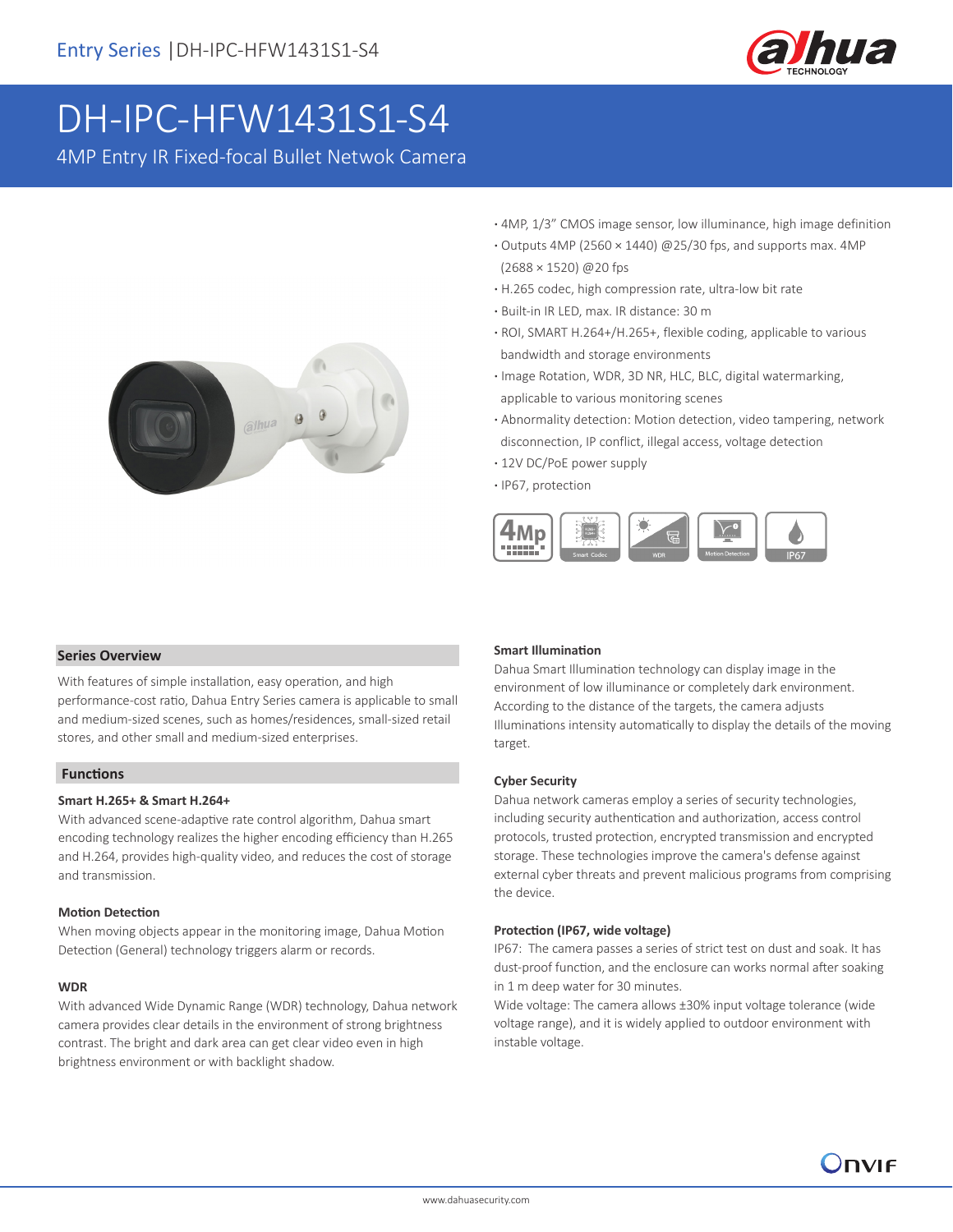# Entry Series |DH-IPC-HFW1431S1-S4

# **Technical Specification**

Resolution

| Camera                          |                   |                                                                                                                                                          |                                |                     |                               |  |
|---------------------------------|-------------------|----------------------------------------------------------------------------------------------------------------------------------------------------------|--------------------------------|---------------------|-------------------------------|--|
| Image Sensor                    |                   | 1/3"4Megapixel progressive CMOS                                                                                                                          |                                |                     |                               |  |
| Max. Resolution                 |                   | 2688 (H) × 1520 (V)                                                                                                                                      |                                |                     |                               |  |
| <b>ROM</b>                      |                   | 128 MB                                                                                                                                                   |                                |                     |                               |  |
| <b>RAM</b>                      |                   | 128 MB                                                                                                                                                   |                                |                     |                               |  |
| <b>Scanning System</b>          |                   | Progressive                                                                                                                                              |                                |                     |                               |  |
| <b>Electronic Shutter Speed</b> |                   | Auto/Manual 1/3 s-1/100000 s                                                                                                                             |                                |                     |                               |  |
| S/N Ratio                       |                   | > 56 dB                                                                                                                                                  |                                |                     |                               |  |
| Min. Illumination               |                   | 0.03 Lux @ F2.0                                                                                                                                          |                                |                     |                               |  |
| <b>Illumination Distance</b>    |                   | 30 m (98.4 ft)                                                                                                                                           |                                |                     |                               |  |
| Illuminator On/Off Control      |                   | Auto/Manual                                                                                                                                              |                                |                     |                               |  |
| <b>Illuminator Number</b>       |                   | 1 (IR LED)                                                                                                                                               |                                |                     |                               |  |
| Pan/Tilt/Rotation Range         |                   | Pan: 0°-360°<br>Tilt: 0°–90°<br>Rotation: 0°-360°                                                                                                        |                                |                     |                               |  |
| lens                            |                   |                                                                                                                                                          |                                |                     |                               |  |
| Lens Type                       |                   | Fixed-focal                                                                                                                                              |                                |                     |                               |  |
| Mount Type                      |                   | M12                                                                                                                                                      |                                |                     |                               |  |
| Focal Length                    |                   | $2.8$ mm<br>$3.6$ mm                                                                                                                                     |                                |                     |                               |  |
| Max. Aperture                   |                   | F2.0                                                                                                                                                     |                                |                     |                               |  |
| Field of View                   |                   | $2.8$ mm:<br>Horizontal: 93°<br>Vertical: 53°<br>Diagonal: 111°<br>3.6 mm:<br>Horizontal: 81°<br>Vertical: 44°<br>Diagonal: 95°                          |                                |                     |                               |  |
| Iris Type                       |                   | Fixed                                                                                                                                                    |                                |                     |                               |  |
| <b>Close Focus Distance</b>     |                   | 2.8 mm: 0.8 m (2.6 ft)<br>3.6 mm: 1.4 m (4.6 ft)                                                                                                         |                                |                     |                               |  |
|                                 | Lens              | Detect                                                                                                                                                   | Observe                        | Recognize           | Identify                      |  |
| <b>DORI Distance</b>            | 2.8 <sub>mm</sub> | 50.0 m<br>(183.7 ft)                                                                                                                                     | 22.4 m<br>(73.5 ft)            | 11.2 m<br>(36.7 ft) | 15.1 m<br>$(18.4 \text{ ft})$ |  |
|                                 | 3.6 <sub>mm</sub> | 80.0 m<br>(262.5 ft)                                                                                                                                     | 32.0 m<br>$(105.0 \text{ ft})$ | 16.0 m<br>(52.5 ft) | 8.0 m<br>(26.2 ft)            |  |
| Video                           |                   |                                                                                                                                                          |                                |                     |                               |  |
| Video Compression               |                   | H.265; H.264; H.264B; MJPEG (only supported<br>by sub stream)                                                                                            |                                |                     |                               |  |
| Smart Codec                     |                   | Smart H.265+/ Smart H.264+                                                                                                                               |                                |                     |                               |  |
| Video Frame Rate                |                   | Main Stream:<br>2688 × 1520 (1 fps-20 fps)<br>2560 × 1440 (1 fps-25/30 fps)<br>Sub Stream:<br>704 × 576 (1 fps-20/25 fps)<br>704 × 480 (1 fps-20/30 fps) |                                |                     |                               |  |
| <b>Stream Capability</b>        |                   | 2 streams                                                                                                                                                |                                |                     |                               |  |
|                                 |                   | 2688 × 1520 (2688 × 1520); 2560 × 1440 (2560 × 1440);                                                                                                    |                                |                     |                               |  |

| <b>Bit Rate Control</b> | CBR; VBR                                                                                                                                                                                                                                                              |  |  |
|-------------------------|-----------------------------------------------------------------------------------------------------------------------------------------------------------------------------------------------------------------------------------------------------------------------|--|--|
| Video Bit Rate          | H.264: 32 kbps-6144 kbps<br>H.265: 12 kbps-6144 kbps                                                                                                                                                                                                                  |  |  |
| Day/Night               | Auto(ICR)/Color/B/W                                                                                                                                                                                                                                                   |  |  |
| BLC                     | Yes                                                                                                                                                                                                                                                                   |  |  |
| HLC                     | Yes                                                                                                                                                                                                                                                                   |  |  |
| <b>WDR</b>              | 120 dB                                                                                                                                                                                                                                                                |  |  |
| White Balance           | Auto/natural/street lamp/outdoor/manual/regional<br>custom                                                                                                                                                                                                            |  |  |
| Gain Control            | Manual/Auto                                                                                                                                                                                                                                                           |  |  |
| Noise Reduction         | 3D <sub>NR</sub>                                                                                                                                                                                                                                                      |  |  |
| <b>Motion Detection</b> | OFF/ON (4 areas, rectangular)                                                                                                                                                                                                                                         |  |  |
| Region of Interest(RoI) | Yes (4 areas)                                                                                                                                                                                                                                                         |  |  |
| Smart Illumination      | Yes                                                                                                                                                                                                                                                                   |  |  |
| Image Rotation          | 0°/90°/180°/270° (Support 90°/270° with 2688 × 1520<br>resolution and lower.)                                                                                                                                                                                         |  |  |
| Mirror                  | Yes                                                                                                                                                                                                                                                                   |  |  |
| Privacy Masking         | 4 areas                                                                                                                                                                                                                                                               |  |  |
| Alarm                   |                                                                                                                                                                                                                                                                       |  |  |
| Alarm Event             | Network disconnection; IP conflict; motion detection;<br>video tampering; illegal access; voltage detection;<br>security exception                                                                                                                                    |  |  |
| Network                 |                                                                                                                                                                                                                                                                       |  |  |
| Network                 | RJ-45 (10/100 Base-T)                                                                                                                                                                                                                                                 |  |  |
| <b>SDK and API</b>      | Yes                                                                                                                                                                                                                                                                   |  |  |
| Cyber Security          | Video encryption; firmware encryption; configuration<br>encryption; Digest; WSSE; account lockout; security logs;<br>IP/MAC filtering; generation and importing of X.509<br>certification; syslog; HTTPS; 802.1x; trusted boot; trusted<br>execution; trusted upgrade |  |  |
| Protocol                | IPv4; IPv6; HTTP; TCP; UDP; ARP; RTP; RTSP; RTCP;<br>RTMP; SMTP; FTP; SFTP; DHCP; DNS; DDNS; QoS; UPnP;<br>NTP; Multicast; ICMP; IGMP; NFS; PPPoE; Bonjour                                                                                                            |  |  |
| Interoperability        | ONVIF (Profile S/Profile G/Profile T); CGI; Milestone;<br>Genetec; P2P                                                                                                                                                                                                |  |  |
| User/Host               | 20                                                                                                                                                                                                                                                                    |  |  |
| Storage                 | FTP; SFTP; NAS                                                                                                                                                                                                                                                        |  |  |
| Browser                 | IE<br>Chrome<br>Firefox                                                                                                                                                                                                                                               |  |  |
| Management Software     | Smart PSS; DSS; DMSS                                                                                                                                                                                                                                                  |  |  |
| Mobile Phone            | IOS; Android                                                                                                                                                                                                                                                          |  |  |
| Certification           |                                                                                                                                                                                                                                                                       |  |  |
| Certifications          | CE-LVD: EN62368-1<br>CE-EMC: Electromagnetic Compatibility Directive<br>2014/30/EU<br>FCC: 47 CFR FCC Part 15, Subpart B                                                                                                                                              |  |  |
| Power                   |                                                                                                                                                                                                                                                                       |  |  |
| Power Supply            | 12V DC/POE (802.3af)                                                                                                                                                                                                                                                  |  |  |

2304 × 1296 (2304 × 1296); 1080p (1920 × 1080); 1.3M (1280 × 960); 720p (1280 × 720); D1 (704 × 576/704 × 480); VGA (640 × 480); CIF (352 × 288/352 ×240)